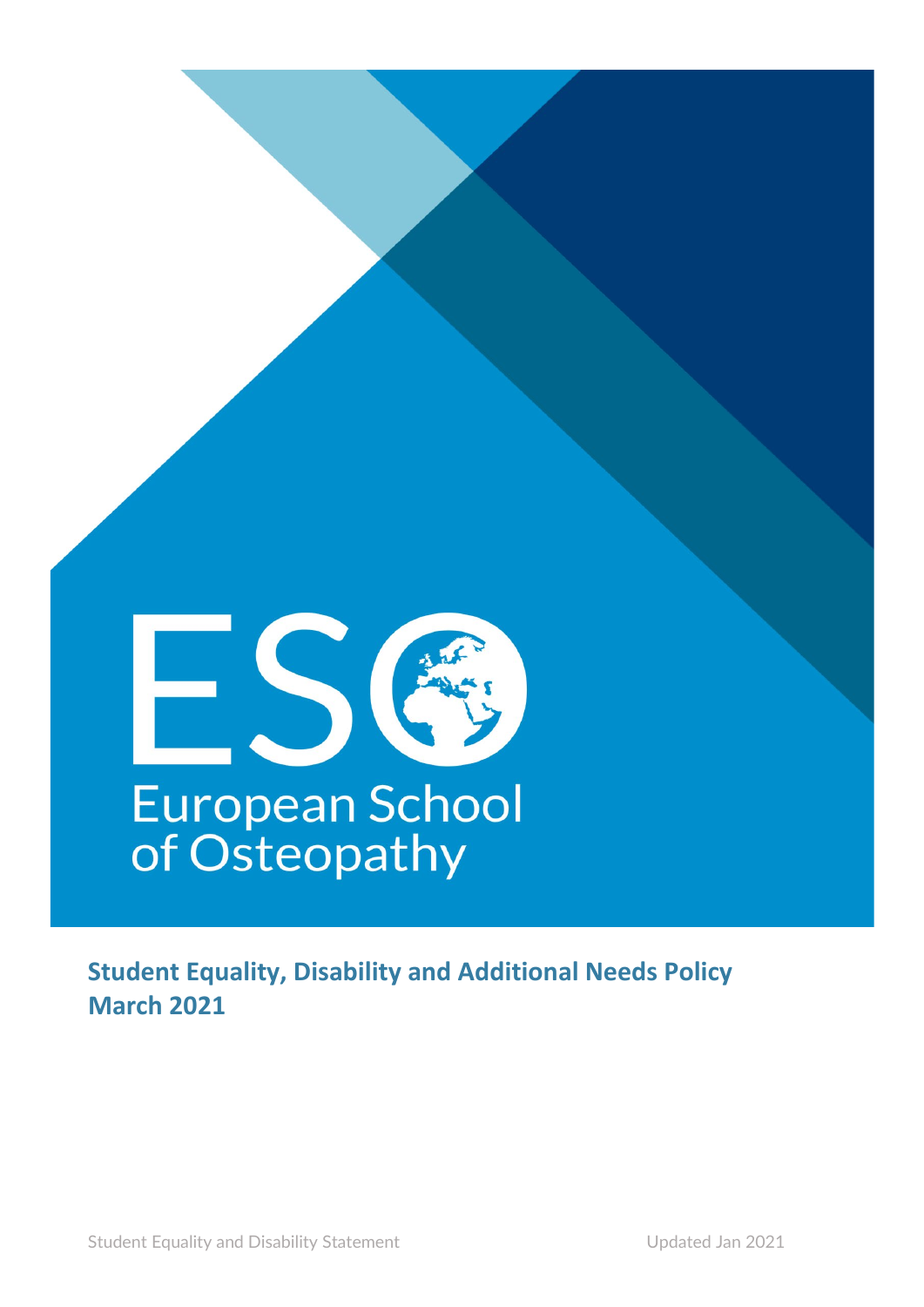# **Contents**

| 1.0    |  |
|--------|--|
| 2.0    |  |
| 3.0    |  |
| $-3.1$ |  |
| $-3.2$ |  |
| 3.3    |  |
| 4.0    |  |
| 5.0    |  |
| 6.0    |  |
| 7.0    |  |
| 8.0    |  |
| 9.0    |  |
|        |  |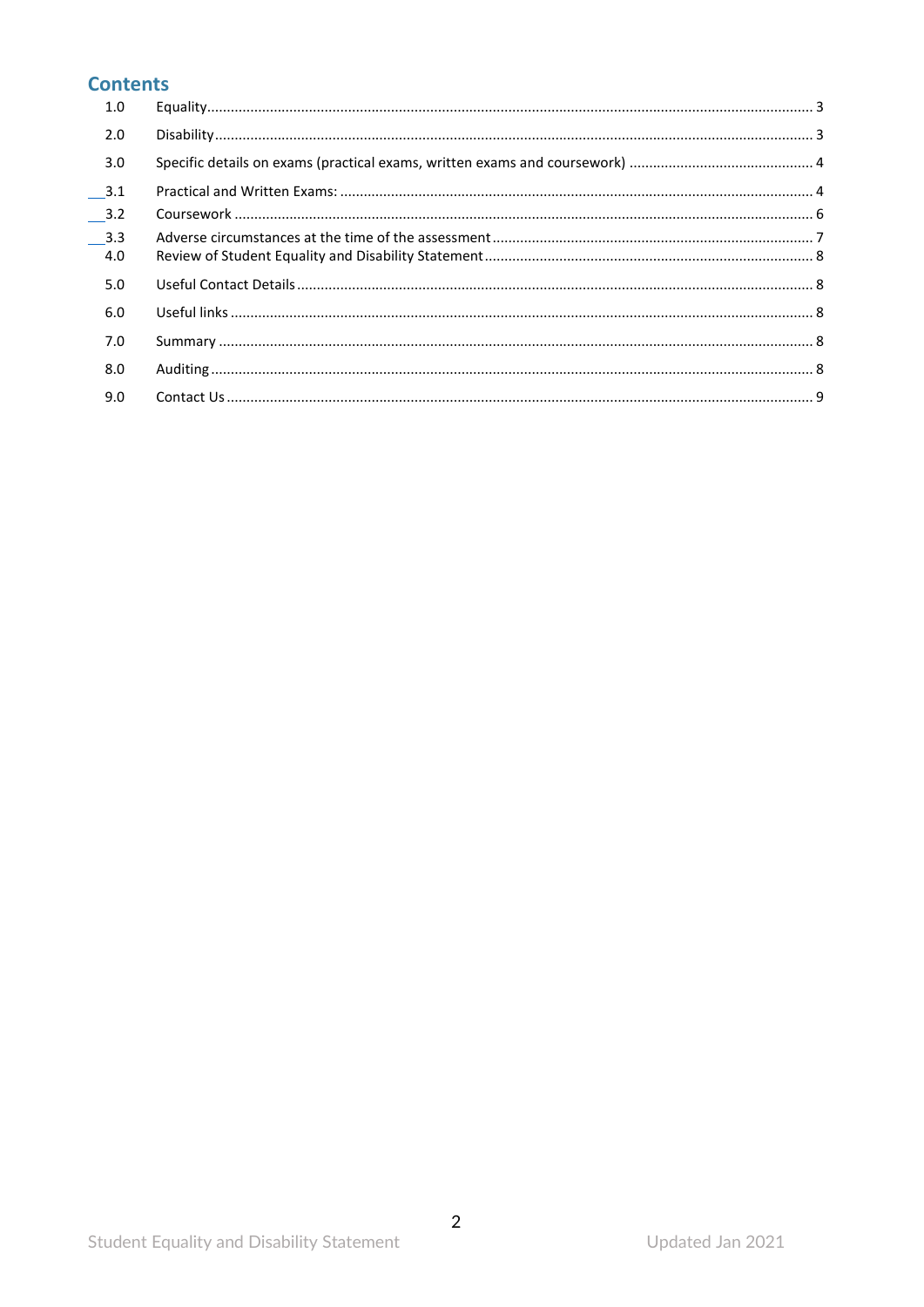## <span id="page-2-0"></span>**1.0 Equality**

The European School of Osteopathy (ESO) is committed to treating all students fairly. We do not discriminate on grounds of , marriage and civil partnership, race, religion or belief, age, sexual orientation, disability, gender reassignment, sex or pregnancy and maternity (protected characteristics) and we welcome students from a variety of backgrounds. The ESO believes that equality of opportunity is key to achieving its mission in providing high quality undergraduate and postgraduate education, clinical care to the community and osteopathic research.

The ESO recognises its responsibilities to provide guidance and training for both students and staff. The ESO will take steps to encourage staff, students and visitors to:

- Treat others with respect at all times
- Actively discourage discriminatory behaviour or practise
- Participate in training and learning opportunities that would enable them to adopt good practice.

The ESO will raise awareness of this statement and its supporting policies to staff and students. It will operate a fair, open and transparent procedure for the recruitment of students, student assessment, progression and attainment of awards.

Students have a responsibility to treat all members of the ESO's community with dignity and respect their rights and beliefs. They should also respond positively to individual differences. This applies to all forms of communication, verbal and non-verbal. Students are encouraged to challenge or report incidents of discrimination, harassment and bullying.

If you have any specific needs, please speak to the Admissions Department as early as possible, The Student Welfare Officer will contact you to discuss your requirements so appropriate arrangements can be made.

#### <span id="page-2-1"></span>**2.0 Disability**

All public authorities, including higher education institutions, have a duty to promote disability equality throughout the organisation. These duties cover recruitment, retention and progression of disabled students, as well as making welcome other members of the community who may use the ESO.

A person with a disability is defined by the Equality Act 2020 as "someone with a physical or mental conditon that has a substantial and long term impact on their ability to do normal day-to-day activities."

It is important to remember that disability covers many areas including long-term illness, specific learning disabilities (such as dyslexia, dyscalculia), visual impairment and mental health conditions. It includes people with cancer, HIV, multiple sclerosis, heart conditions or a significant mobility difficulty. It also covers those with hidden disabilities, such as diabetes, epilepsy, and other learning differences.

The legislation sets out general and specific duties. The general duty is that the education facility must work to eliminate unlawful discrimination and promote equal opportunities for disabled people. The ESO must also promote positive attitudes shown by ESO staff and the wider academic faculty to encourage the participation of people with disabilities and/or impairments in the life of the ESO.

The ESO should be notified if a student has any issues or concerns relating to their disability and they are advised to inform the Student Welfare Officer as soon as they identify a concern. The Student Welfare Officer will co-ordinate with the other departments within the School to identify any additional support and resources available to them. The ESO willsupport them where appropriate, to enable them to achieve full potential within their studies and become a practising osteopath.

3 All students who have identified on their UCAS form that they have a learning disability, such as dyslexia,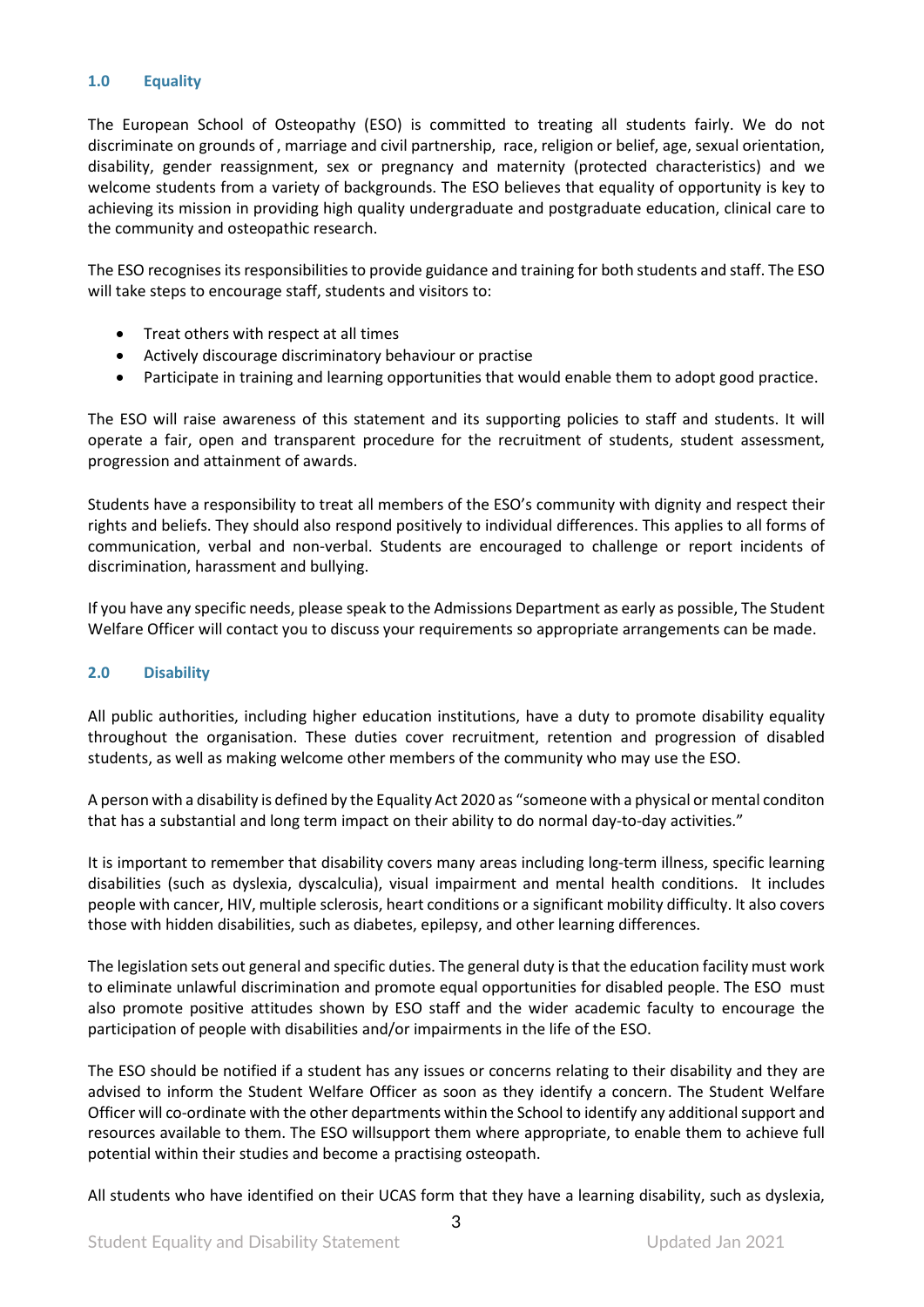will need to provide evidence to the Student Welfare Officer. Specific requirements for written and practical assessments will be discussed and agreed. Reasonable adjustments can be made to the exam but every student will still be required to meet the learning outcomes and assessment criteria. The Student Welfare Officer will confirm the agreed arrangements with the Academic Registrar.

The Student Welfare Officer is also able to offer advice on applying for the Disabled Students' Allowance (DSA) and is therefore able to ensure that any needs are identified and met by the School.

To ensure that we are able to provide the best level of support, students with disabilities are asked to meet with the Student Welfare Officer on a regular basis to ensure that the supportive measures put in place are working. We are aware that needs may change over time.

Please be assured that confidentiality is maintained at all times, for all students. If the Student Welfare Officer considers that other members of the School's faculty and/or staff need to be made aware of a particular situation, consent will be gained before details are disseminated to the relevant person.

## <span id="page-3-0"></span>**3.0 Specific details on exams (practical exams, written exams and coursework)**

## <span id="page-3-1"></span>**3.1 Practical and Written Exams:**

The ESO is committed to fair and equal assessment of our qualifications. We expect all learners, regardless of protected characteristic to have equal and fair access to all the assessments we provide. Therefore we recognise that in some cases there will be a need for some learners to have access to a range of reasonable adjustments in order to meet their individual needs and ensure fair access to the assessments they are undertaking.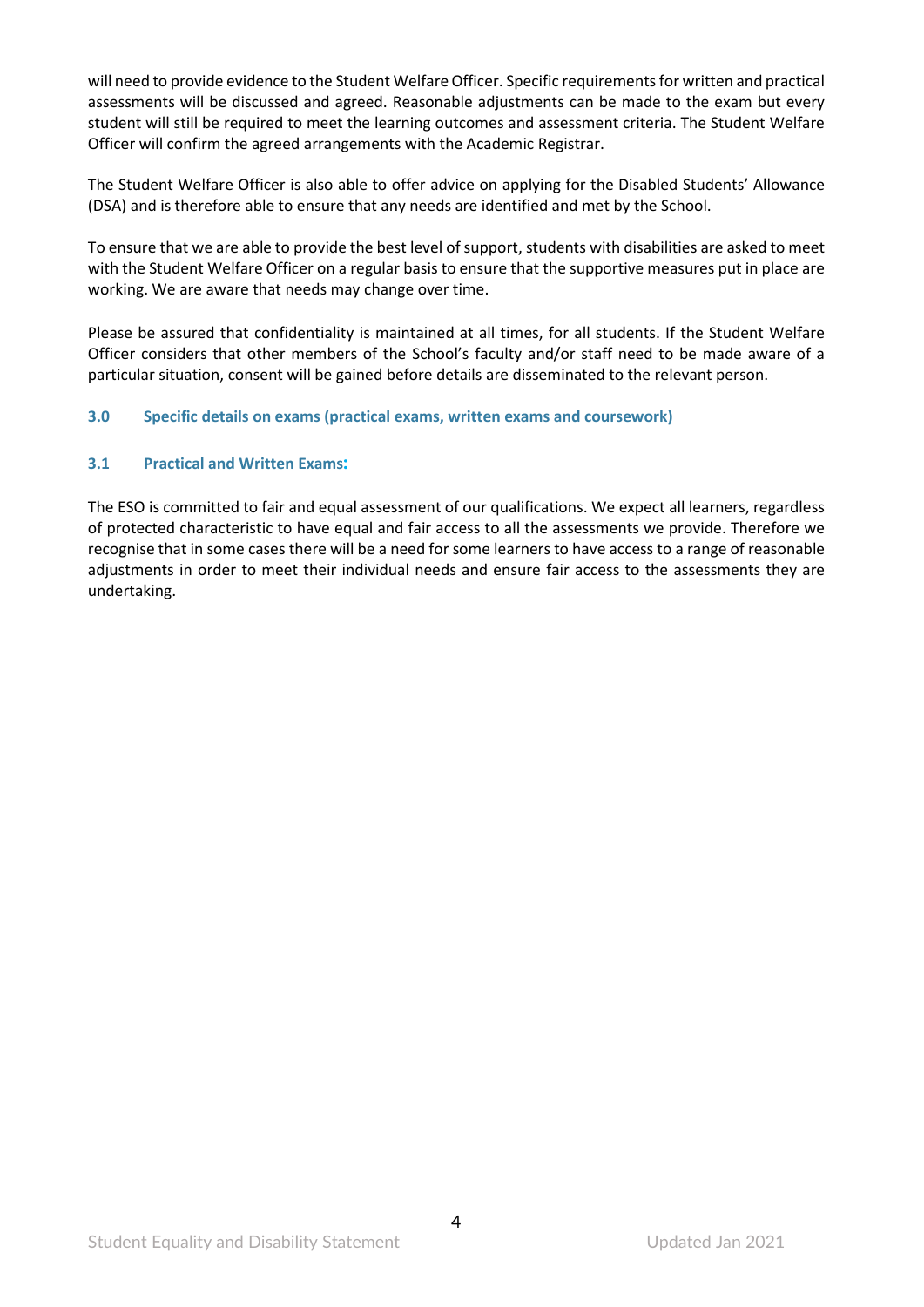## **Explanation of reasonable adjustment**

A reasonable adjustment helps to reduce the effect of a disability or difficulty that places the learner at a substantial disadvantage in the assessment situation. The Equality and Human Rights Commission (EHRC) defines 'reasonable adjustments' as: "Reasonable is what most people would agree is fair and sensible, when they think carefully about it. Adjustment means you are changing something". "Reasonable adjustments' are about responding sensitively to individual cases by taking account of the circumstances without necessarily setting precedents.

Reasonable adjustments may involve:

- changing usual assessment arrangements
- adapting assessment materials
- providing assistance during assessmen;
- re-organising the assessment physical environment
- changing or adapting the assessment method
- using assistive technology.

The Student Welfare Officer (SWO) formally records the student's disability and reasonable adjustments. The SWO liaises with the student, internal and external staff to disclose and manage the individual disability and/or the recommended reasonable adjustments. Disability and reasonable adjustments could be disclosed at any stage from application to graduation and may be short or long term.

It is the student's right not to disclose a disability or access reasonable adjustments but retrospective marking is not possible if a student does not declare until a a later stage in their studies.

Where circumstances result in delays between the initial screening and formal diagnostic assessment, an interim support package will be put in place in order to mitigate any disadvantage to the student. The interim support package may include appropriate reasonable adjustments and signposting of academic and pastoral support.

Reasonable adjustments must be approved by the Academic Registrar and set in place prior to assessment commencing. The work produced following a reasonable adjustment must be assessed in the same way as the work from other learners. It is important to note that not all adjustments will be reasonable, permissible or practical in particular situations. The learner may not need, nor be allowed the same adjustment for all assessments. Reasonable adjustments are recommended by the SWO based on advice from a medical professional and/or as the result of an 'assessment of need'. The 'assessment of need' is conducted by an external assessor funded by Student Finance England (SFE) or equivalent.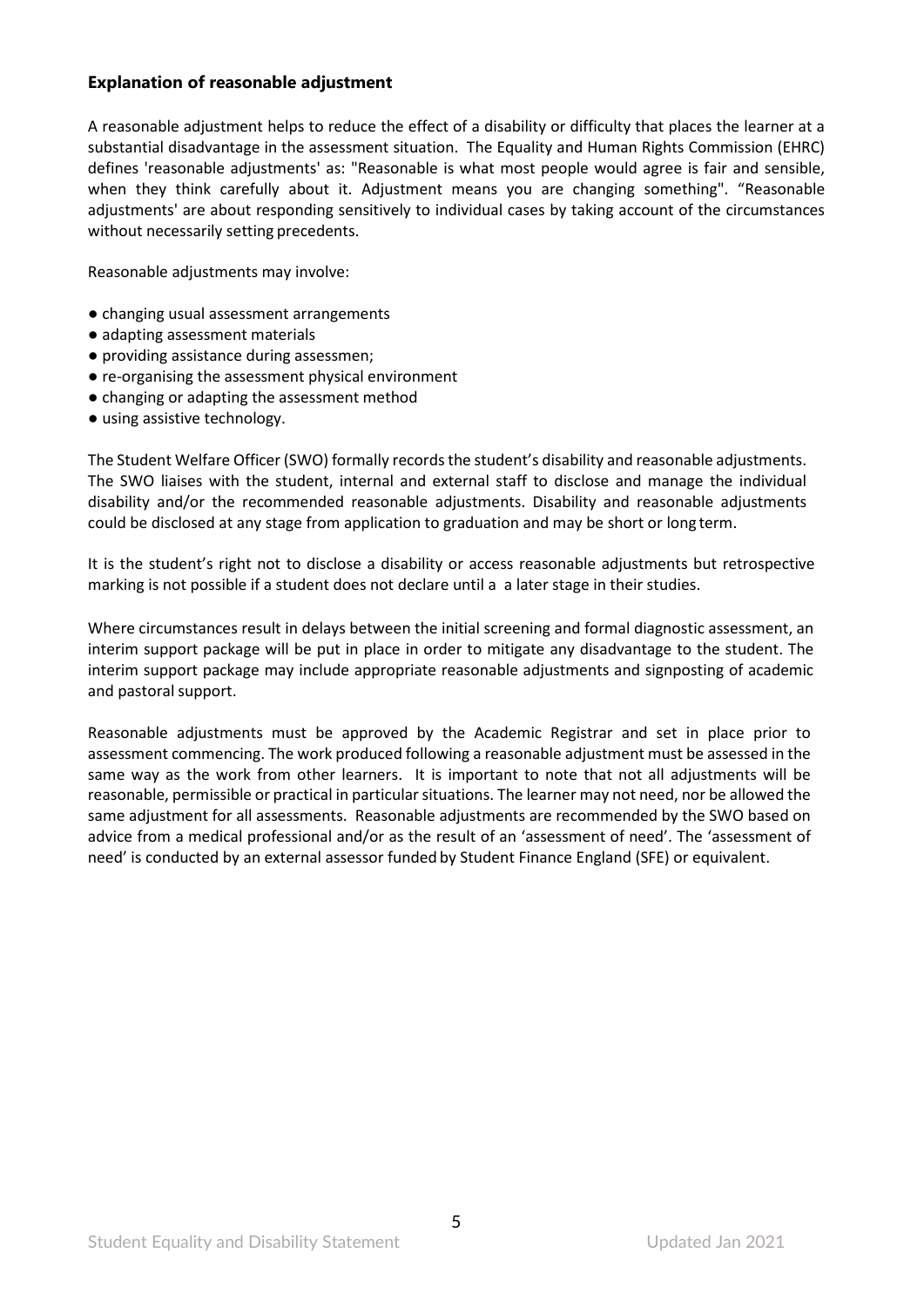## **Please note that a reasonable adjustment must never affect the validity or reliability of assessment, influence the outcome of assessment or give the learner(s) in question an unfair assessment advantage.**

Examples of reasonable adjustments as defined by the above categories are listed below:

- Allowing extra time, e.g. assignment extensions
- Using a different assessment location
- Use of coloured overlays, low vision aids, CCTV
- Use of assistive software
- Assessment material in large format or Braille
- Readers/scribes
- Practical assistants/transcribers/prompters
- Assessment material on coloured paper
- Use of ICT/responses using electronic devices.

#### **Institutional responsibility**

The recruitment process will include the ESO assessing each potential learner and making justifiable and professional judgments about the learner's potential to successfully complete the assessments and achieve the qualification. Such judgment must identify, where appropriate, the support that will be made available to the learner to facilitate access to the assessment. Where the recruitment process identifies that the learner may not be able to demonstrate attainment and thus gain achievement in all parts of assessment for the selected qualification, this must be communicated clearly to the learner.

The ESO will ensure that learners are aware of:

- the range of options available, including any reasonable adjustments that may be necessary, to enable the demonstration of attainment across all required assessment; and
- any restrictions on progression routes to the learner as a result of not achieving certain outcomes.

#### **Applying reasonable adjustments**

Reasonable Adjustments are the responsibility of the Institution. Reasonable adjustments are approved by the Academic Registrar before an assessment and are intended to allow attainment to be demonstrated. A learner does not have to be disabled (as defined by the Equality Act 2010) to qualify for reasonable adjustment; nor will every learner who is disabled be entitled to reasonable adjustment. Allowing reasonable adjustment is dependent upon how it will facilitate access for the learner. A reasonable adjustment is intended to allow access to assessment but can only be granted where the adjustment does not:

- affect the validity or reliability of the assessment;
- give the learner(s) in question an unfair advantage over other learners taking the same or similar assessment;
- influence the final outcome of the assessment decision.

This could include:

- learners who have a permanent disability or specific learning needs;
- learners who have a temporary disability, medical condition or learning needs;
- learners who are indisposed at the time of the assessment.

#### <span id="page-5-0"></span>**3.2 Coursework**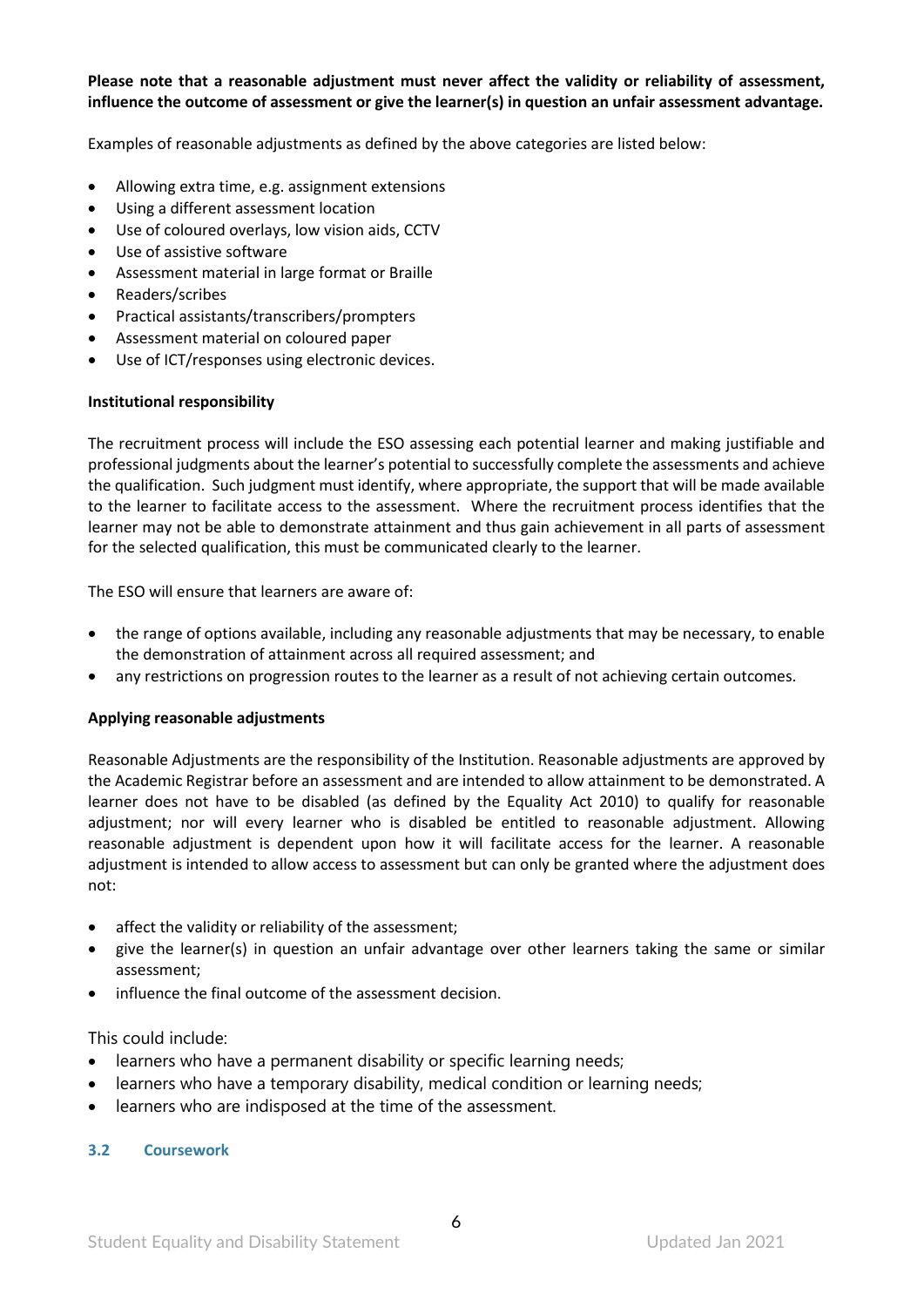Normally, students with learning disabilities do not get extra time for coursework. The coursework assessment outlines are published, on the Learning Zone, well in advance of the submission date. This provides a student with sufficient time to complete the coursework . However, should the need arise, they can apply for an extension. The application will be considered along with the supporting evidence.

The special demands of this highly 'hands-on' clinical course have to be considered. There is a Student Code of Conduct and Fitness to Practise Policy that applies to all students. These documents are on the ESO Learning Zone > Student News & Information. As a student of Buckinghamshire New University, they are able to access their Equal Opportunities Policy which is available on their website.

The ESO prides itself on its friendly, supportive, yet professional atmosphere. All our members of staff and faculty are approachable. Students with welfare issues should refer to the Student Handbook or contact the Student Welfare Officer. The School is aware that students have other responsibilities outside of the ESO that may or may not affect their ability to study. The School strives to provide appropriate supportive measures to help them fulfill their goal of being successful in the M.Ost and becoming an osteopath.

## <span id="page-6-0"></span>**3.3 Adverse circumstances at the time of the assessment**

A learner may be eligible for extenuating circumstances if:

- Their performance in an assessment is affected by circumstances beyond the control of the learner, e.g. recent personal illness, accident, bereavement, serious disturbance during the assessment;
- The alternative assessment arrangements which were agreed in advance of the assessment proved inappropriate or inadequate;
- Any part of an assessment has been missed due to circumstances beyond the control of the learner.

## **Applying for extenuating circumstances**

All requests for extenuating circumstances must be submitted to Academic Registry in writing in the three weeks prior to an exam / submission deadline.

All applications for extenuating circumstances can only be made on a case-by-case basis and thus separate applications must be made for each learner and for each exam.

## **Learners may apply for extenuating circumstances during or after an assessment but may not apply in the case of a permanent disability or learning difficulty**.

Learners need to submit evidence to the Academic Registrar to support their request for extenuating circumstances. This may include medical evidence or a statement from the invigilator or any other appropriate information.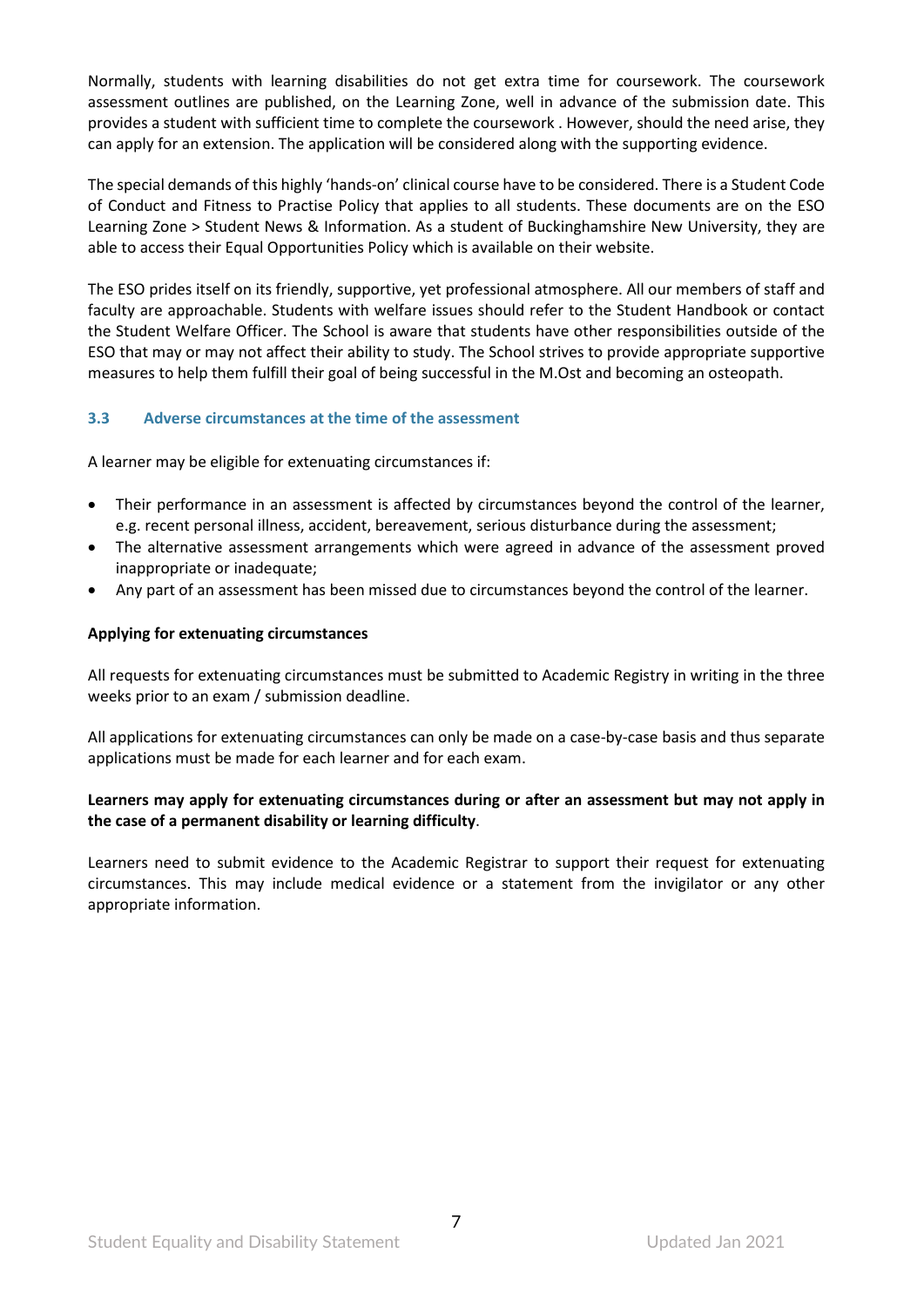#### <span id="page-7-0"></span>**4.0 Review of Student Equality and Disability Statement**

To ensure that this statement remains current with government legislation and the changes within osteopathic education, and the wider field of higher education, it will be reviewed on an annual basis by the Student Attendance and Support Committee or as legislation changes.

## <span id="page-7-1"></span>**5.0 Useful Contact Details**

| Role                              | <b>Name</b>           | <b>Telephone</b>         | Email                      | Location            |
|-----------------------------------|-----------------------|--------------------------|----------------------------|---------------------|
| <b>Student Welfare</b><br>Officer | Jacqui White          | 01622 671558 Ext:<br>222 | jacquiwhite@eso.ac.uk      | <b>Boxley House</b> |
| Academic                          | <b>Antony Charles</b> | 01622 671558 Ext         | academicregistry@eso.ac.uk | <b>Boxley House</b> |
| Registrar                         |                       |                          |                            |                     |
| <b>Head of Quality</b>            | Sue Kendall-          | 01622 671558             | Suekendall-                | <b>Boxley House</b> |
|                                   | Seatter               | Ext                      | seatter@eso.ac.uk          |                     |

## <span id="page-7-2"></span>**6.0 Useful links**

Alcoholics anonymous: [www.alcoholics-anonymous.org.uk](http://www.alcoholics-anonymous.org.uk/) British Dyslexia Association: [www.bdadyslexia.org.uk](http://www.bdadyslexia.org.uk/) Cancer: [www.macmillan.org.uk](http://www.macmillan.org.uk/) Eating Disorders: [www.b-eat.co.uk](http://www.b-eat.co.uk/) Epilepsy: [www.epilepsysociety.org.uk](http://www.epilepsysociety.org.uk/) General Health enquiries: [www.nhsdirect.nhs.uk](http://www.nhsdirect.nhs.uk/) Meningitis: [www.meningitis.org.uk](http://www.meningitis.org.uk/) Mental Health advice: [www.maidstone-mind.org](http://www.maidstone-mind.org/) Self-Injury[: www.lifesigns.org.uk](http://www.lifesigns.org.uk/) STDs & contraception advice: [www.brook.org.uk](http://www.brook.org.uk/)

## <span id="page-7-3"></span>**7.0 Summary**

- 7.1 Faculty, students and visitors are expected to treat others with respect at all times; actively discourage discriminatory behaviour or practise and participate in training delivered to enable you to adopt good practice in this area of equality.
- 7.2 Student Welfare Officer will contact any student who is identified as potentially having a learning disability for further testing and/or support.
- 7.3 Students who have identified on their UCAS form that they have learning disabilities will meet with the Student Welfare Officer and discuss specific requirements for practical and written assessments.
- 7.5 The Student Welfare Officer will confirm the agreed arrangements with the Academic Registrar.
- 7.6 The arrangements for exams are reviewed annually by the Academic Registrar and Student Welfare Officer.
- 7.7 The Student Welfare Officer is able to offer academic study skills advice to all students.

#### <span id="page-7-4"></span>**8.0 Auditing**

#### Policy Name: Student Equality and Disability Statement